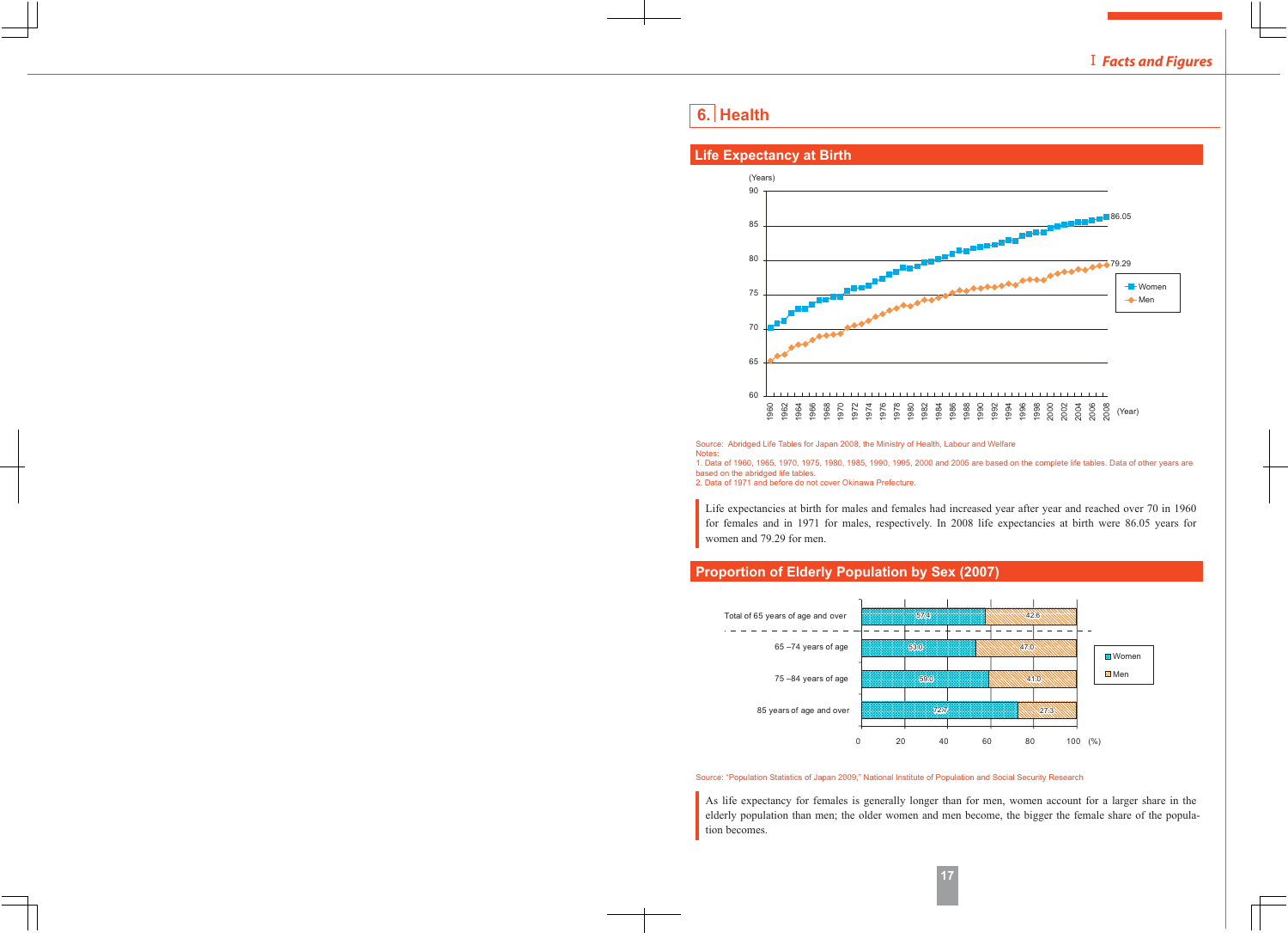### **Maternal / Perinatal / Neonatal / Infant Mortality Rate**



Source: "Japanese Population Dynamics," Ministry of Health, Labour and Welfare Notes:

1. The number of deliveries for the maternal mortality rate is calculated by adding the number of stillbirths (after 12th completed weeks of pregnancy) to the number of live births.

2. The number of deliveries for the perinatal mortality rate is calculated by adding the number of stillbirths after 22nd completed weeks of pregnancy to the number of live births.

The transition of main indices for items related to maternal and child health from 1975 to 2008 reveals that, as a whole, every index has been on the decline.



## **Transition in Abortion by Age Bracket**

Source: "Statistics on Protection of Mother's Body," Ministry of Health, Labour and Welfare for up to 2000; "Reports on Public Health Administration and Services" for fiscal 2005 and after

The transition in the number of abortions and abortion rate (the number of abortions per 1,000 women of age between 15 and 49 years) from 1975 to 2008 indicates that both the number and overall rate have decreased. However, the proportion of teenage abortions to the total of all age groups has increased from 1.8% in 1975 to 9.4% in 2008. The percentage of young people of the total is thus increasing, but the actual number has in fact decreased.



Breakdown of ages for women less than 20 years olds